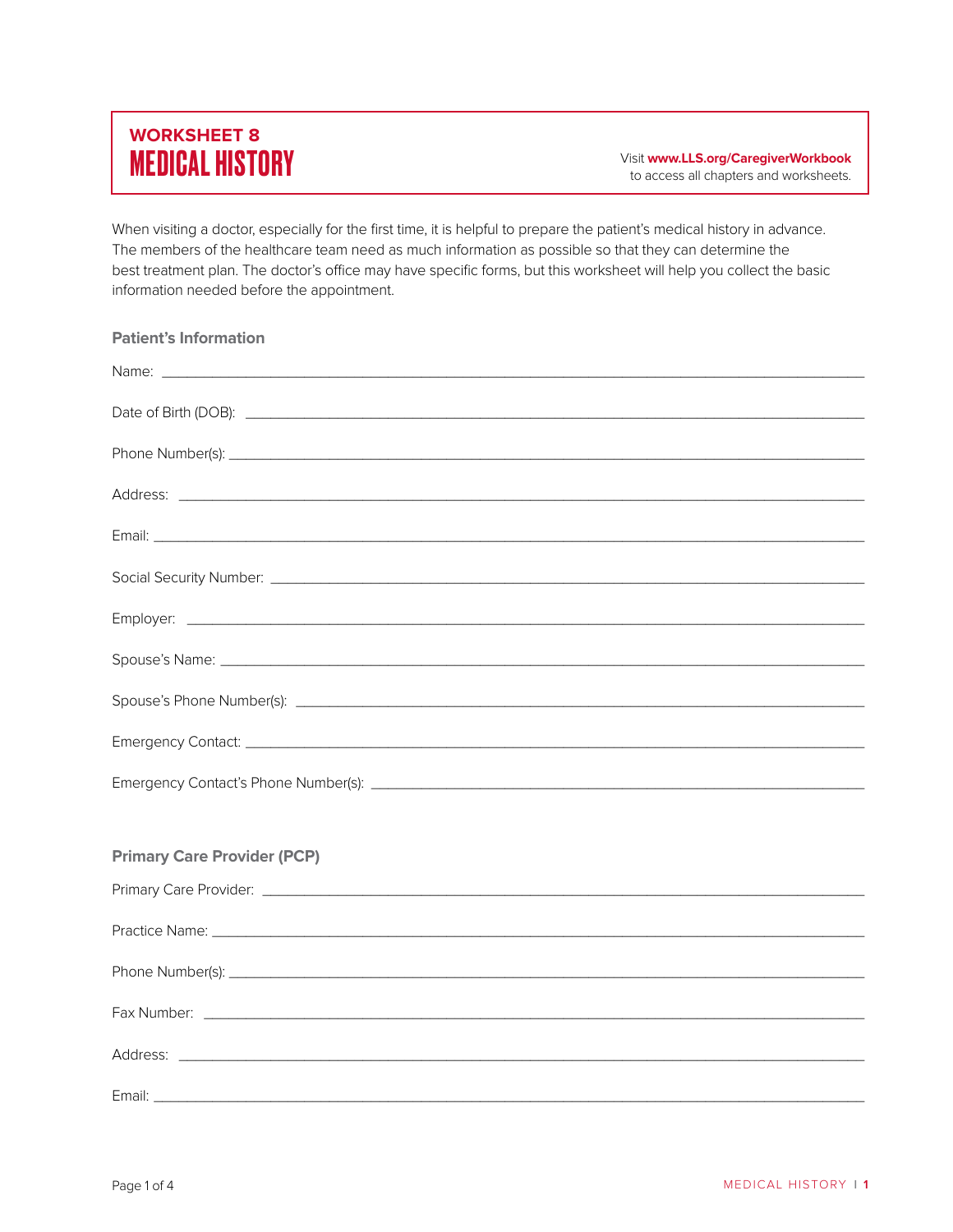## **Insurance Information**

| Be sure to take all insurance and prescription cards with you to the appointment.                                                                                                                                             |                                      |
|-------------------------------------------------------------------------------------------------------------------------------------------------------------------------------------------------------------------------------|--------------------------------------|
|                                                                                                                                                                                                                               |                                      |
|                                                                                                                                                                                                                               |                                      |
|                                                                                                                                                                                                                               |                                      |
|                                                                                                                                                                                                                               |                                      |
|                                                                                                                                                                                                                               |                                      |
|                                                                                                                                                                                                                               |                                      |
| Policy Holder's Name and Date of Birth: [1986] [1986] [1986] [1986] [1986] [1986] [1986] [1986] [1986] [1986] [1986] [1986] [1986] [1986] [1986] [1986] [1986] [1986] [1986] [1986] [1986] [1986] [1986] [1986] [1986] [1986] |                                      |
|                                                                                                                                                                                                                               |                                      |
|                                                                                                                                                                                                                               |                                      |
|                                                                                                                                                                                                                               |                                      |
|                                                                                                                                                                                                                               |                                      |
| <b>Medical History</b>                                                                                                                                                                                                        |                                      |
| In the past has the patient been diagnosed with any of the following? Check all that apply.                                                                                                                                   |                                      |
| Anemia                                                                                                                                                                                                                        | High Blood Pressure                  |
| Arthritis                                                                                                                                                                                                                     | High Cholesterol Level               |
| Asthma                                                                                                                                                                                                                        | <b>HIV/AIDS</b>                      |
| Blood Clots (for example, thrombosis)                                                                                                                                                                                         | Impaired Mobility                    |
| Cancer                                                                                                                                                                                                                        | Irritable Bowel Syndrome             |
| Type:<br>the control of the control of the control of the control of the control of the control of                                                                                                                            | Kidney Disease                       |
| Colitis                                                                                                                                                                                                                       | Liver Disease                        |
| Concussion                                                                                                                                                                                                                    | Lung Disease                         |
| Depression                                                                                                                                                                                                                    | Migraines                            |
| <b>Diabetes</b>                                                                                                                                                                                                               | Sexually Transmitted Diseases (STDs) |
| <b>Heart Disease</b>                                                                                                                                                                                                          | Urinary Tract Infection              |

 $\Box$  Hepatitis

Other: \_\_\_\_\_\_\_\_\_\_\_\_\_\_\_\_\_\_\_\_\_\_\_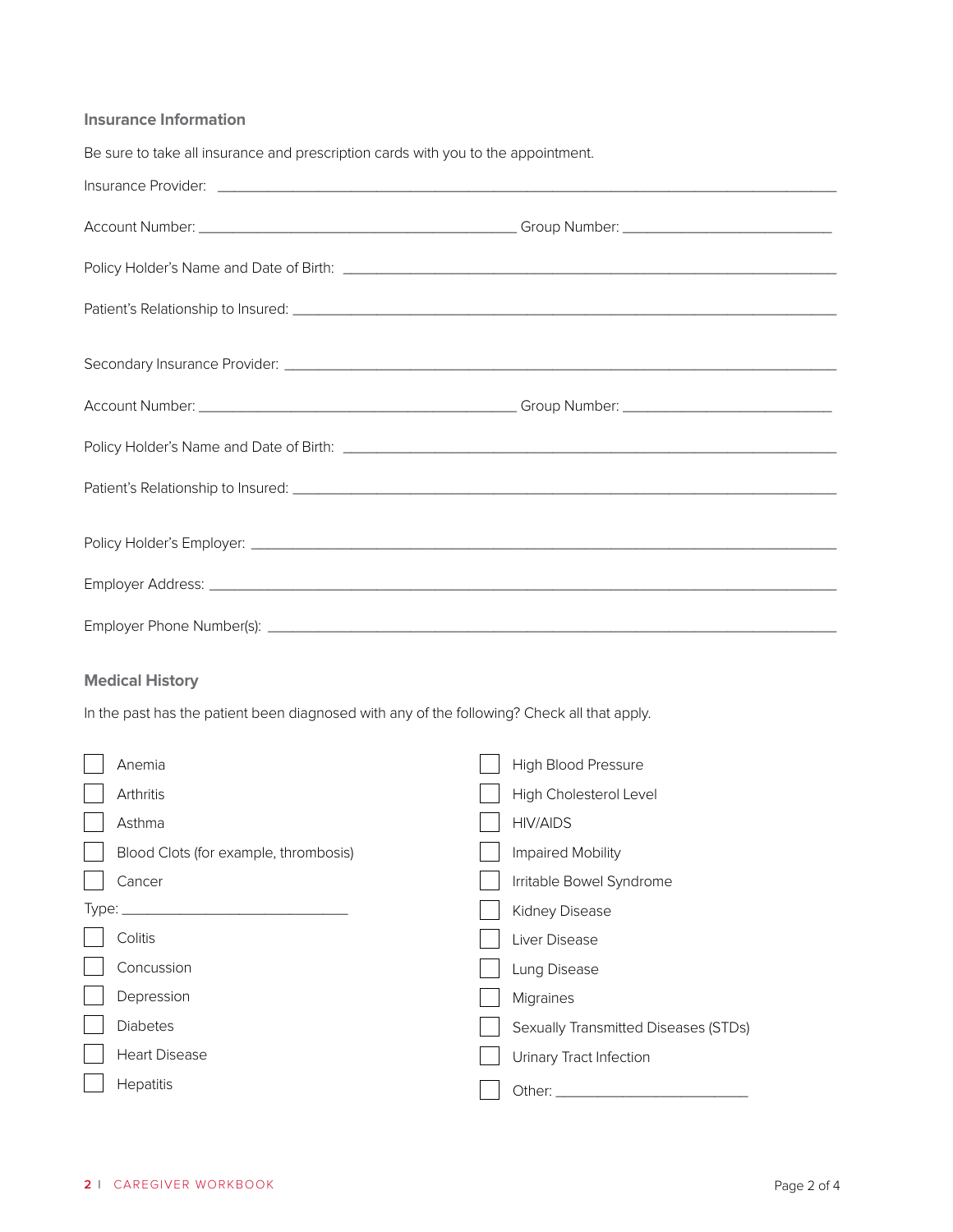List any previous surgeries, imaging, hospitalizations or other major procedures.

| <b>PROCEDURE</b> | <b>DESCRIPTION/PURPOSE</b> | <b>DATE</b> |
|------------------|----------------------------|-------------|
|                  |                            |             |
|                  |                            |             |
|                  |                            |             |
|                  |                            |             |
|                  |                            |             |
|                  |                            |             |
|                  |                            |             |

## **Family Medical History**

Has anyone in the patient's family experienced any of the following? If so, who?

| <b>DISEASE</b>                  | <b>RELATIONSHIP</b> |
|---------------------------------|---------------------|
| Asthma                          |                     |
| <b>Blood Clots (Thromboses)</b> |                     |
| Cancer (List Types)             |                     |
| Depression                      |                     |
| <b>Diabetes</b>                 |                     |
| <b>Heart Disease</b>            |                     |
| Hepatitis                       |                     |
| High Blood Pressure             |                     |
| High Cholesterol Level          |                     |
| Low Blood Pressure              |                     |
| Kidney Disease                  |                     |
| Lung Disease                    |                     |